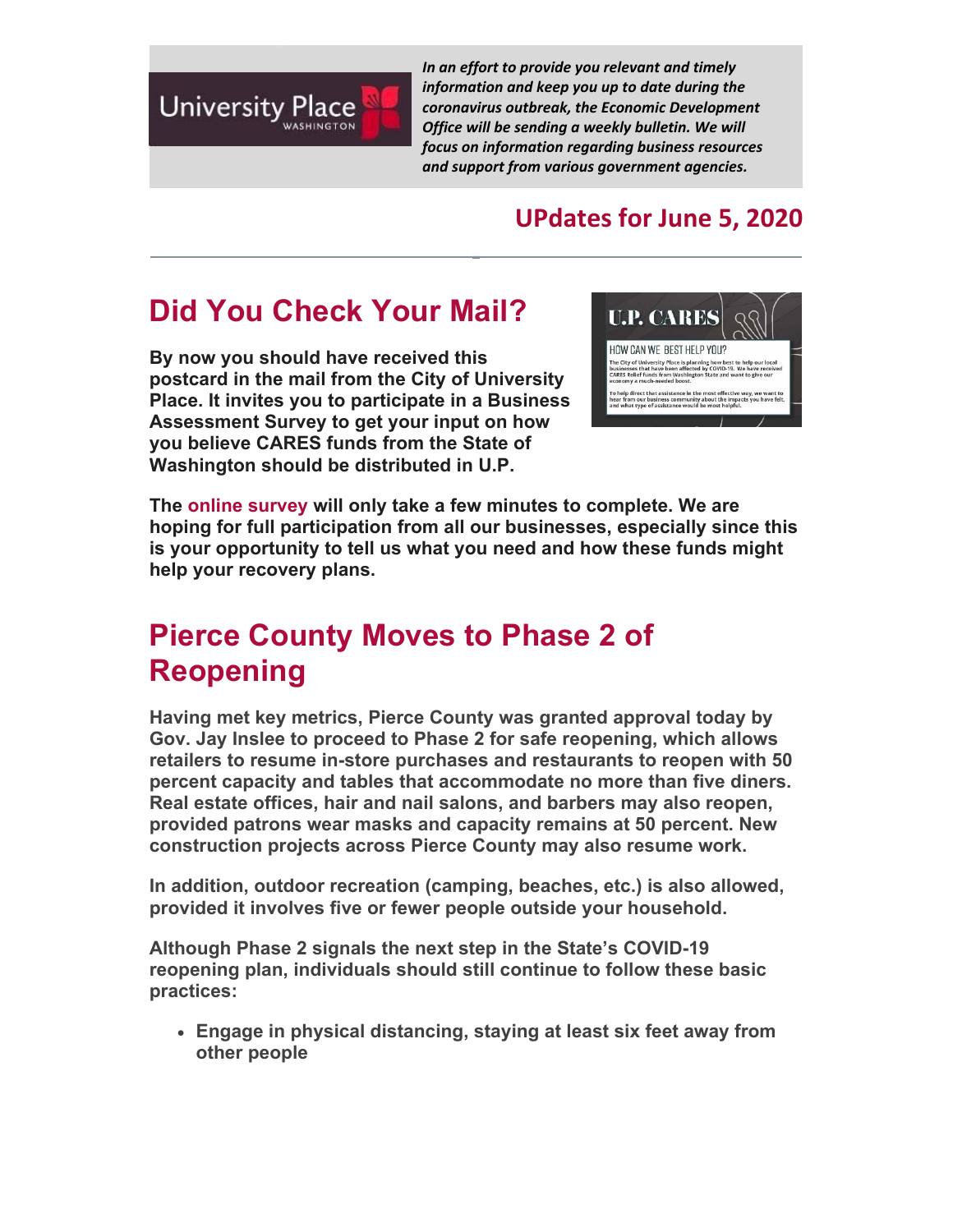- **Wear cloth face coverings in public places when not eating or drinking (except for those younger than 2 years of age or those who have trouble breathing or would be unable to remove the cover without assistance)**
- **Wash hands frequently with soap and water (use hand sanitizer if soap and water are not available) and avoid touching eyes, nose and mouth with unwashed hands**
- **Disinfect surfaces and objects regularly**
- **Cover coughs and sneezes and avoid others who are sick**
- **Stay home if sick**

**Employers must also follow these requirements as part of the Governor's phased reopening:** 

- **Beginning June 8, all employees will be required to wear a cloth facial covering, except if working alone in an office or if there is no in-person interaction. Those with communication limitations or disabilities that make wearing a facial covering inappropriate are also exempt.**
- **Employers must provide cloth facial coverings to employees unless their exposure dictates a higher level of protection. Employees can wear their own facial coverings provided they meet minimum requirements.**
- **Post a sign strongly encouraging customers to wear cloth facial coverings, and prominently display it at the entrance to the business so that it is immediately noticeable to all customers entering the store.**
- **Maintain minimum six-foot separation between all employees (and customers) in all interactions at all times. When strict physical distancing is not feasible for a specific task, other prevention measures are required, such as use of barriers, minimizing staff or customers in narrow or enclosed areas, and staggering breaks and work shift starts.**
- **Ensure frequent and adequate hand washing with adequate maintenance of supplies. Use disposable gloves where safe and applicable to prevent virus transmission on tools or other items that are shared.**
- **Establish a schedule of frequent cleaning and sanitizing with a particular emphasis on commonly touched surfaces.**
- **Screen employees for signs/symptoms of COVID-19 at the start of their shift. Make sure sick employees stay home or immediately go home if they feel or appear sick. Cordon off any areas where an employee with probable or confirmed COVID-19 illness worked, touched surfaces, etc. until the area and equipment is cleaned and sanitized per CDC guidelines.**

**For a complete review of all the requirements, visit the Governor's Safe Start website.**